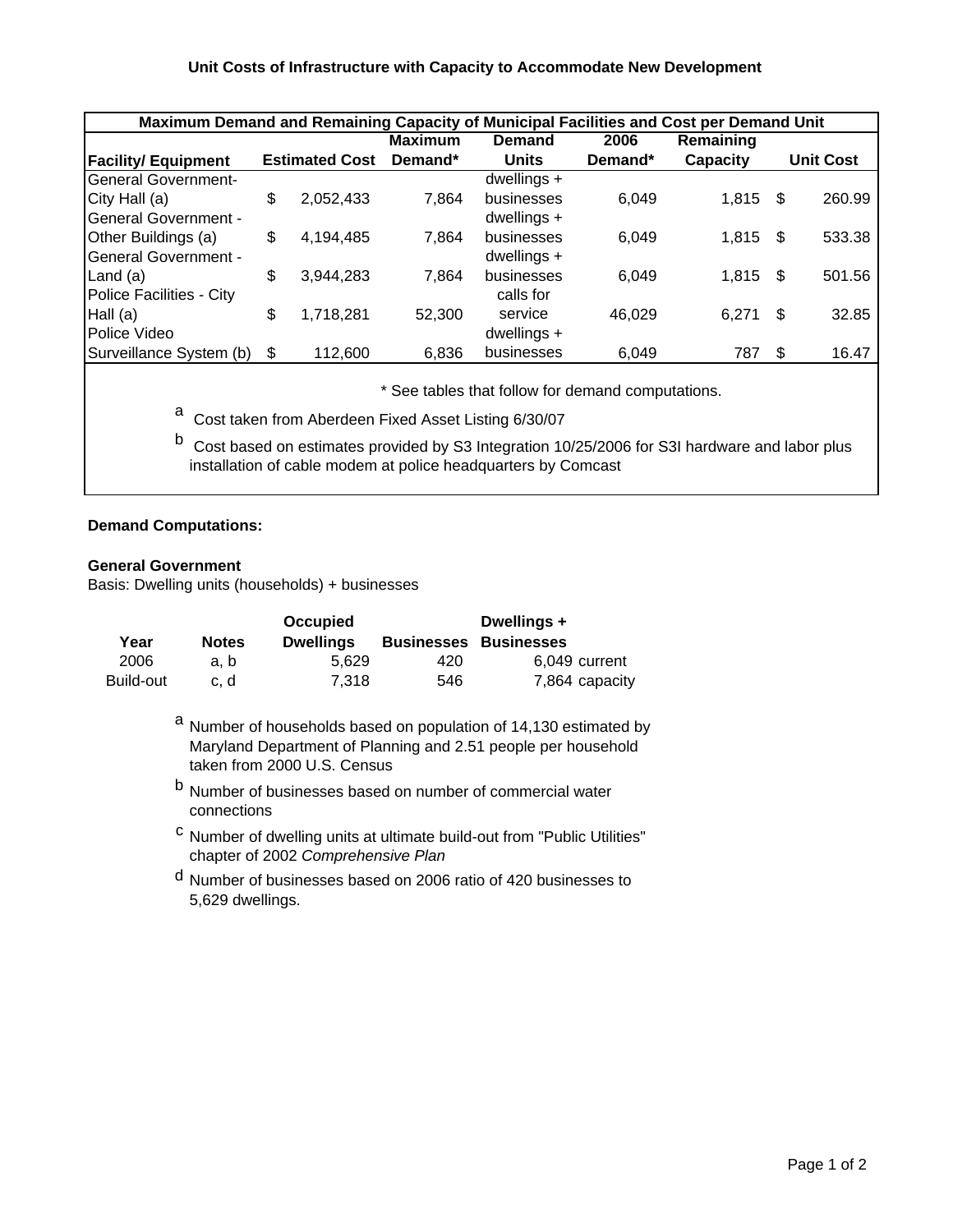## **Unit Costs of Infrastructure with Capacity to Accommodate New Development**

# **Police Facilities**

Basis: Calls for Service

|             |              |             | <b>Calls for Service</b> | <b>Police</b> | <b>Calls per</b> |                |
|-------------|--------------|-------------|--------------------------|---------------|------------------|----------------|
| Year        | <b>Notes</b> | Residential | <b>Business</b>          | Total         | <b>Officers</b>  | <b>Officer</b> |
| 2006        |              | 11.749      | 34.280                   | 46.029        | 44               | 1.046          |
| At capacity | a            |             |                          | 52.300        | 50               | 1.046          |

a Police wing of City Hall can accommodate 50 police officers. Projected maximum demand of 52,300 calls for service is based on 50 officers handling the same number of calls per officer (1,046) as 44 officers handled in 2006.

## **Police Video Surveillance System**

Basis: Dwelling units (households) + businesses

|      |              |                  |     | Dwellings +                  |
|------|--------------|------------------|-----|------------------------------|
| Year | <b>Notes</b> | <b>Dwellings</b> |     | <b>Businesses Businesses</b> |
| 2006 | a.b          | 5.629            | 420 | 6.049 current                |
| 2018 | c. d         | 6.361            | 475 | 6,836 capacity               |

- a Number of dwellings based on population of 14,130 estimated by Maryland Department of Planning and 2.51 people per household taken from 2000 U.S. Census
- <sup>b</sup> Number of businesses based on number of commercial water connections
- <sup>c</sup> Number of dwellings based on annual background growth of 26 dwellings per year (equal to annual growth between 2000 and 2006) plus BRAC-related growth of 420 dwellings during 2009 through 2015 (equal to 6.43% share of 6,533 new dwellings projected for Harford County by BRAC report).
- d Number of businesses based on 2006 ratio of 420 businesses to 5,629 dwellings.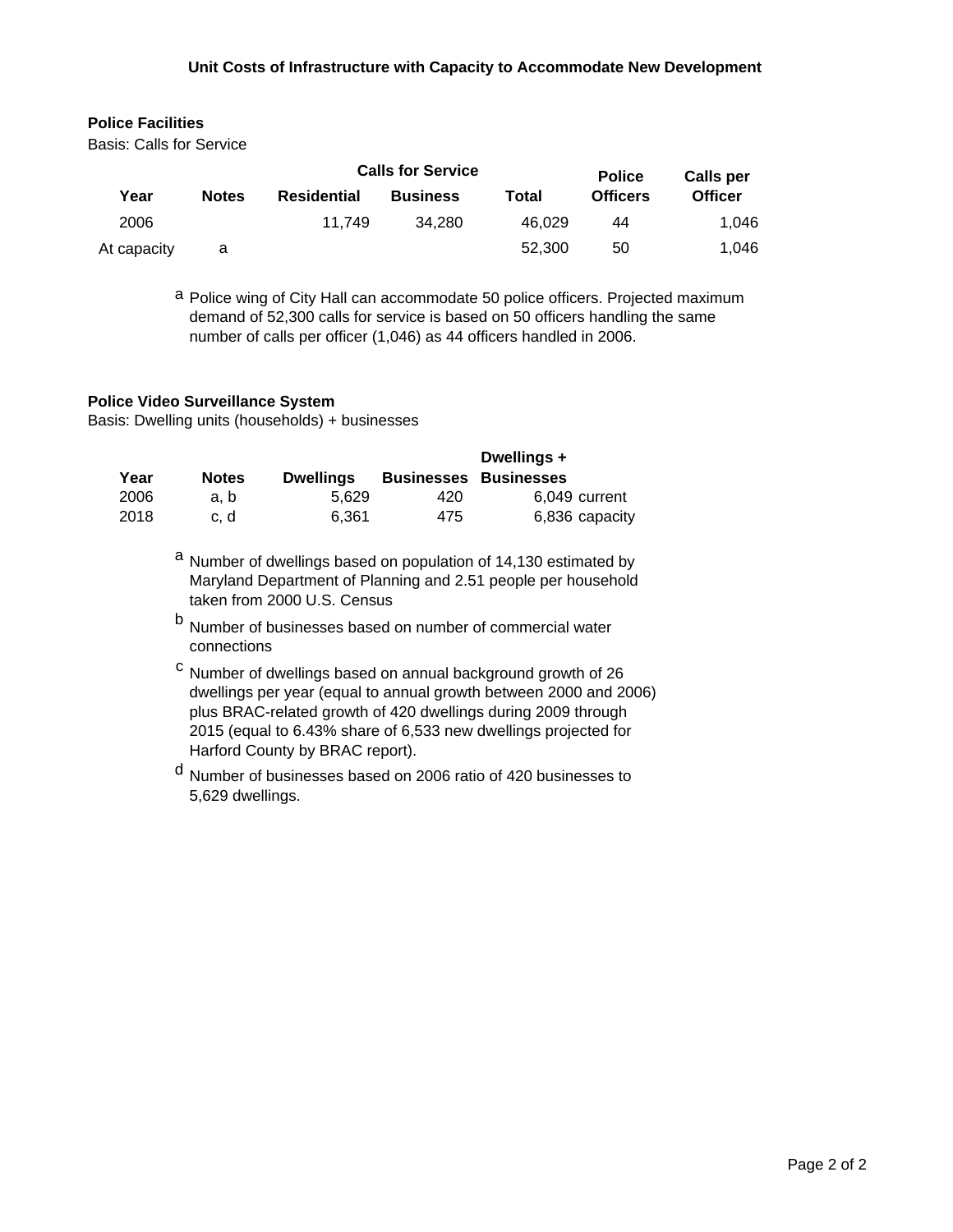**Unit Costs of Growth-Related Projects in CIP**

# **General**

**Government** Discount rate  $= 5\%$ 

|                                                                         | <b>Fiscal Year</b> |  |        |  |                          |      |            |              |        |  |  |        |  |              |                                                                  |       |                      |                              |  |
|-------------------------------------------------------------------------|--------------------|--|--------|--|--------------------------|------|------------|--------------|--------|--|--|--------|--|--------------|------------------------------------------------------------------|-------|----------------------|------------------------------|--|
| <b>Projects Needed to</b><br>Accommodate<br>Growth<br>no growth-related | <b>Notes</b>       |  | 2008   |  | 2009                     |      | 2010       | 2011<br>2012 |        |  |  |        |  | 5-Year Total | <b>Demand</b><br>Served by<br><b>Present</b><br>Value<br>Project |       | <b>Demand Units</b>  | Present<br>Value per<br>Unit |  |
| projects planned                                                        | a                  |  | $\sim$ |  | $\sim 10^{-1}$           | - \$ | $\sim 100$ |              | $\sim$ |  |  | $\sim$ |  | $\sim$       | \$0                                                              | 7,864 | dwellings+businesses | $\sim$                       |  |
| Total                                                                   |                    |  | $\sim$ |  | <b>Contract Contract</b> |      | $\sim$     |              | $\sim$ |  |  | $\sim$ |  | $\sim$       | \$0                                                              |       |                      |                              |  |

<sup>a</sup> Assumes planned project will accommodate development through build-out. Demand served by general government projects based on 7,318 dwellings at build-out cited in "Public Utilities" chapter of 2002 *Comprehensive Plan* plus businesses estimated by applying 2006 ratio of 420 businesss to 5,629 dwellings

### **Police**

Discount rate  $=$  5%

### **Cost to AberdeenFiscal Year**

**Cost to Aberdeen**

| <b>Projects Needed to</b><br>Accommodate<br>Growth<br>no growth-related | <b>Notes</b> | 2008                     | 2009 |                          | 2010 |        | 2011 |        | 2012 |        | 5-Year Total |        | <b>Present</b><br>Value | Demand<br>Served by<br><b>Project</b> | <b>Demand Units</b> | Present<br>Value per<br>Unit |  |
|-------------------------------------------------------------------------|--------------|--------------------------|------|--------------------------|------|--------|------|--------|------|--------|--------------|--------|-------------------------|---------------------------------------|---------------------|------------------------------|--|
| projects planned                                                        | a            | $\overline{\phantom{a}}$ |      | $\overline{\phantom{a}}$ |      | $\sim$ |      | $\sim$ |      | $\sim$ |              | $\sim$ | <u>\$0</u>              | 59.838                                | calls for service   | $\overline{\phantom{a}}$     |  |
| Total                                                                   |              | $\overline{\phantom{a}}$ |      | $\sim$                   |      |        |      | $\sim$ |      | $\sim$ |              | $\sim$ | \$0                     |                                       |                     |                              |  |

<sup>a</sup> Assumes planned project will accommodate development through build-out. Demand served by police projects based on 7,318 dwellings at build-out cited in "Public Utilities" chapter of 2002 Comprehensive Plan plus businesses estimated by applying 2006 ratio of 420 businesss to 5,629 dwellings and then applying 2006 ratios of calls per service for residences and businesses

|             | 2006 Calls<br>for Service | <b>2006 Call</b><br>Generators | <b>Units</b> | 2006 Calls for<br><b>Service Per</b><br><b>Generator Unit</b> | Number of<br>Units at<br><b>Build-out</b> | <b>Calls for</b><br>Service at<br><b>Buildout</b> |
|-------------|---------------------------|--------------------------------|--------------|---------------------------------------------------------------|-------------------------------------------|---------------------------------------------------|
| Residential | 11.749                    | 5.629                          | dwellings    | 2.1                                                           | 7.318                                     | 15.274                                            |
| Commercial  | 34.280                    | 420                            | businesses   | 81.6                                                          | 546                                       | 44.564                                            |
|             | 46.029                    | 6.049                          |              |                                                               |                                           | 59.838                                            |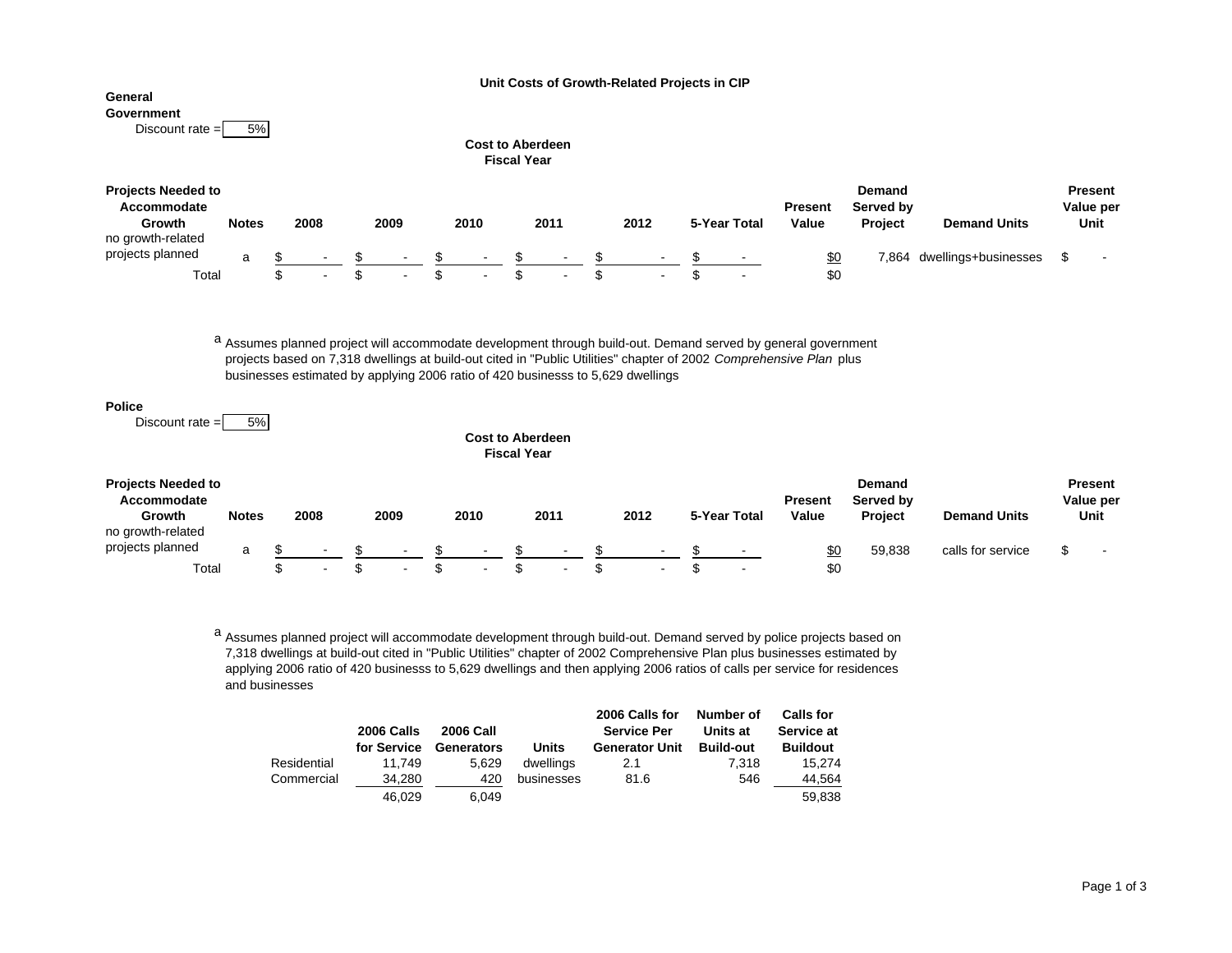### **Unit Costs of Growth-Related Projects in CIP**

**Public Works**

Discount rate  $= 5\%$ 

**Cost to Aberdeen**

| <b>Fiscal Year</b> |  |
|--------------------|--|
|--------------------|--|

| <b>Vehicles / Projects</b> |              |                              |  |             |      |         |         |               |               |                |
|----------------------------|--------------|------------------------------|--|-------------|------|---------|---------|---------------|---------------|----------------|
| <b>Needed to</b>           |              |                              |  |             |      |         |         |               |               | <b>Present</b> |
| Accommodate                | <b>Notes</b> | 2008<br>2009                 |  |             | 2010 | 2011    | 2012    | 5-Year Total  | Value         |                |
| Administrative             |              |                              |  |             |      |         |         |               |               |                |
| Vehicles                   | a            | \$                           |  | 30,000      | \$   | 60,000  | \$      | 35,000        | \$<br>125,000 | \$106,465      |
| Air Compressor             | a            |                              |  | 15,000      | S    |         |         |               | 15,000        | \$13,605       |
| Backhoe                    | a            | $\qquad \qquad \blacksquare$ |  | 82,000      |      | 170,000 |         |               | 252,000       | \$221,229      |
| <b>Brush Chipper</b>       | a            | $\qquad \qquad \blacksquare$ |  |             |      | 45,000  | \$      |               | 45,000        | \$38,873       |
| <b>Bucket Truck</b>        | a            |                              |  | 60.000      |      |         |         |               | 60,000        | \$54,422       |
| Dump Truck                 | a            |                              |  | 328,000     | S    | ۰       |         | 232,000       | 560,000       | \$479,284      |
| <b>Grass Tractor</b>       | a            | 28,000                       |  | 57,000      |      |         |         |               | 85,000        | \$78,367       |
| Hudson Bro.                | a            | $\overline{\phantom{0}}$     |  | 9,000       | \$   | ۰       | 9,000   |               | 18,000        | \$15,568       |
| Jet Truck                  | a            | -                            |  | 280,000     | S    |         |         |               | 280,000       | \$253,968      |
| Loaders                    | a            |                              |  |             |      | 125,000 | \$      | 35,000        | 160,000       | \$135,403      |
| 1-ton Pick-up              | a            | $\qquad \qquad \blacksquare$ |  | 70.000      |      | -       | 76,000  |               | 146.000       | \$126,017      |
| Step Van                   | a            | ٠                            |  | 50.000      |      | ۰       |         |               | 50,000        | \$45,351       |
| Sweeper                    | a            | ٠                            |  | 180.000     | S    |         |         |               | 180,000       | \$163,265      |
| Mini Excavator             | a            |                              |  |             |      |         |         | 37,000        | 37,000        | \$28,990       |
| Trailer                    | a            |                              |  |             |      |         | 5.000   |               | 5,000         | \$4,114        |
| GIS                        | b            | 400,000                      |  | 400,000     |      | 400,000 | 400,000 | 400,000       | \$2,000,000   | \$1,731,791    |
| Total                      |              | 428.000                      |  | \$1,561,000 | \$   | 800.000 | 490,000 | \$<br>739,000 | \$4,018,000   | \$106,465      |

| <b>Allocation of Costs to Public Works Activities</b> |   |                   |    |                |                 |                        |      |                |  |  |  |  |  |
|-------------------------------------------------------|---|-------------------|----|----------------|-----------------|------------------------|------|----------------|--|--|--|--|--|
|                                                       |   | <b>Percent</b>    |    | Allocated      | Demand          |                        |      | <b>Present</b> |  |  |  |  |  |
|                                                       |   | <b>Allocation</b> |    | <b>Present</b> | Served by       |                        |      | Value per      |  |  |  |  |  |
| <b>Activity: Notes</b>                                |   | (c)               |    | Value          | <b>Projects</b> | <b>Demand Units</b>    | Unit |                |  |  |  |  |  |
| Water system                                          | d | $24\%$ \$         |    | 26.025         |                 |                        |      |                |  |  |  |  |  |
| Sewer system                                          | d | $30\%$ \$         |    | 31.939         |                 |                        |      |                |  |  |  |  |  |
| Streets/R.O.W.                                        | e | $27\%$ \$         |    | 28.391         | 70.97           | street miles           | \$   | 400.04         |  |  |  |  |  |
| Grounds                                               |   | 19%               | \$ | 20,110         | 7.864           | dwellings + businesses | \$   | 2.56           |  |  |  |  |  |
|                                                       |   | 100%              | \$ | 106.465        |                 |                        |      |                |  |  |  |  |  |

<sup>a</sup> Costs based on CIP provided by Director, Department of Public Works (DPW)

<sup>b</sup> Costs based on estimates provided by Director, DPW

<sup>C</sup> Percent Allocations reflect percentage of Public Works employees' time spent on each activity, as reported by DPW d Water and sewer costs are covered by enterprise funds

<sup>e</sup> Demand served by streets/R.O.W. projects based on 2006 street mileage (54.59 miles) divided by 2006 dwellings plus businesses (6,049) applied to 7,864 dwellings plus businesses at build-out; dwellings plus businesses at build-out based on 7,318 dwellings at build-out cited in "Public Utilities" chapter of 2002 *Comprehensive Plan* plus businesses estimated by applying 2006 ratio of 420 businesses to 5,629 dwellings

f Demand served by grounds projects based on 7,318 dwellings at build-out cited in "Public Utilities" chapter of 2002 *Comprehensive Plan* plus businesses estimated by applying 2006 ratio of 420 businesss to 5,629 dwellings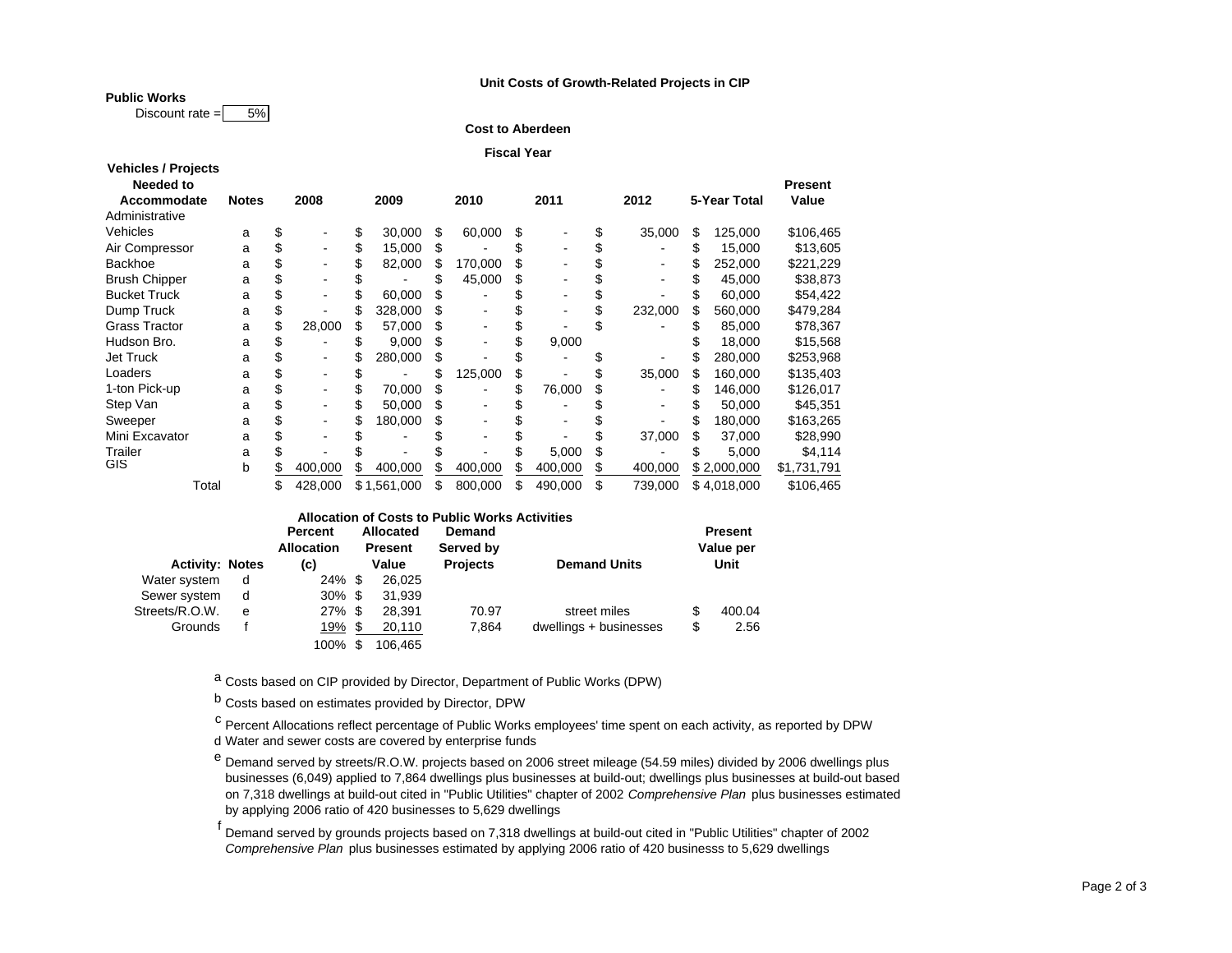**Unit Costs of Growth-Related Projects in CIP**

### **Solid Waste**



## **Cost to Aberdeen**

| <b>Projects Needed to</b><br><b>Accommodate</b><br>Growth<br>no growth-related | <b>Notes</b> | 2008      | 2009                     |      | 2010   | 2011          | 2012 |        | 5-Year Total | Present<br>Value | Demand<br>Served by<br><b>Project</b> | <b>Demand Units</b> | <b>Present</b><br>Value per<br>Unit |
|--------------------------------------------------------------------------------|--------------|-----------|--------------------------|------|--------|---------------|------|--------|--------------|------------------|---------------------------------------|---------------------|-------------------------------------|
| projects planned                                                               | a            |           | $\sim$                   |      | $\sim$ | $\sim$        |      | $\sim$ | $\sim$       | \$C              | 5.460                                 | dwellings           | $\sim$                              |
| <b>Total</b>                                                                   |              | $\,$ $\,$ | $\overline{\phantom{a}}$ | - AD | $\sim$ | <u>. на с</u> |      | $\sim$ |              | $\blacksquare$   |                                       |                     |                                     |

<sup>a</sup> Assumes planned project will accommodate development through build-out; demand served by projects based on 7,318 dwellings at build-out and 2006 ratio of 4,200 home stops to 5,629 dwelling unit

## **Parks and**

**Recreation**Discount rate  $= 5\%$ 

| <b>Cost to Aberdeen</b> |  |
|-------------------------|--|
| Fiscal Year             |  |

| <b>Projects Needed to</b><br>Accommodate<br>Growth<br>no growth-related | <b>Notes</b> | 2008                     | 2009                     | 2010   | 2011                     | 2012 | 5-Year Total | <b>Present</b><br>Value | Demand<br>Served by<br>Project | <b>Demand Units</b> | <b>Present</b><br>Value per<br>Unit |
|-------------------------------------------------------------------------|--------------|--------------------------|--------------------------|--------|--------------------------|------|--------------|-------------------------|--------------------------------|---------------------|-------------------------------------|
| projects planned                                                        | a            |                          | $\sim$                   |        | -                        | . .  |              | <u>\$0</u>              | 19,000                         | residents           |                                     |
| Total                                                                   |              | $\overline{\phantom{a}}$ |                          | $\sim$ | $\overline{\phantom{a}}$ |      | -            | \$0                     |                                |                     |                                     |
| <b>Present Value</b>                                                    |              |                          | $\overline{\phantom{a}}$ | $\sim$ | -                        |      |              |                         |                                |                     |                                     |

a Assumes planned project will accommodate development through build-out; demand served by parks and recreation projects based on build-out population cited in "Public Utilities" chapter of 2002 *Comprehensive Plan*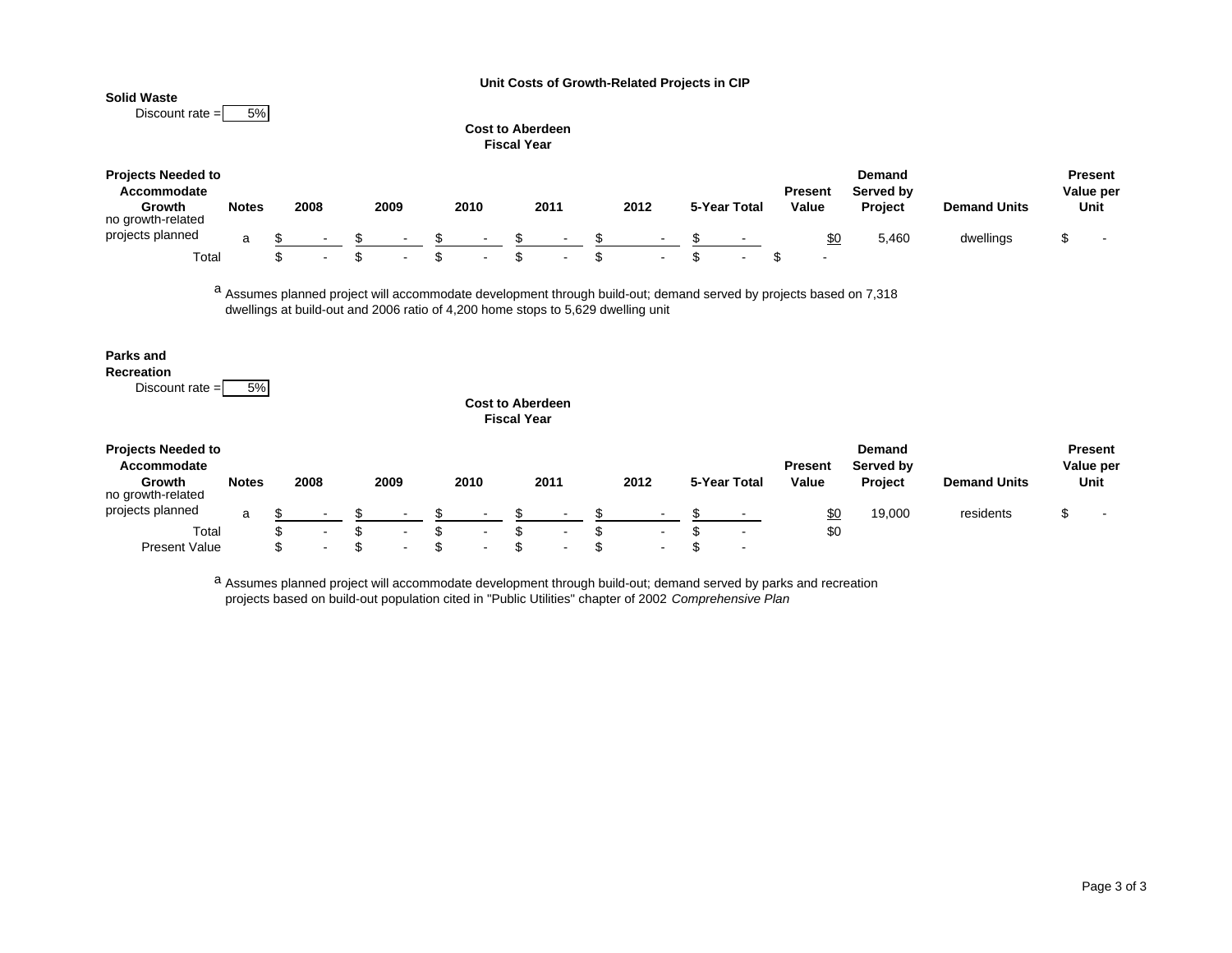# **Unit Costs Associated with Maintaining Level of Service (LOS) of Existing Infrastructure At or Above Capacity**

# **General Government Vehicles and Equipment**

|                    |              |           |               |    |            |        |                              |      | Cost per |
|--------------------|--------------|-----------|---------------|----|------------|--------|------------------------------|------|----------|
|                    |              | Number of |               |    |            | 2006   |                              |      | Demand   |
| Item               | <b>Notes</b> | Items     | Cost per Unit |    | Total Cost | Demand | <b>Demand Units</b>          |      | Unit     |
| Computers          | a, b         | 51        | varies        | S  | 218,603    | 6.049  | dwellings + businesses       |      | 36.14    |
| <b>Furnishings</b> | a, b         | 4         | varies        | \$ | 275.983    | 6.049  | dwellings + businesses       |      | 45.62    |
| Telecom, etc.      | a, b         |           | varies        | S  | 101.189    |        | 6,049 dwellings + businesses |      | 16.73    |
| <b>Vehicles</b>    | a, b         | <u>3</u>  | varies        | \$ | 39,950     |        | 6,049 dwellings + businesses | - \$ | 6.60     |
| Total              |              | 65        | varies        | S  | 635,725    | 6.049  | dwellings + businesses       |      | 105.10   |

<sup>a</sup> Items and total costs based on Aberdeen Fixed Assets Inventory as of 6/30/06

b 2006 demand encompasses 5,629 dwellings and 420 businesses

## **Police Vehicles and Equipment**

|                 |              |           |             |    |                   |        |                     | Cost per    |
|-----------------|--------------|-----------|-------------|----|-------------------|--------|---------------------|-------------|
| Vehicles and    |              | Number of | Cost per    |    |                   | 2006   |                     | Demand      |
| Equipment       | <b>Notes</b> | Items     | <b>Item</b> |    | <b>Total Cost</b> | Demand | <b>Demand Units</b> | Unit        |
| Computers       | a            | 20        |             | \$ | 42,889            | 46.029 | calls for service   | \$<br>0.93  |
| Commun, etc.    | a            | 4         |             | \$ | 133,579           | 46.029 | calls for service   | \$<br>2.90  |
| Firearms, etc.  | a            | 12        |             | \$ | 29.302            | 46.029 | calls for service   | \$<br>0.64  |
| Maintenance     | a            | 3         |             | \$ | 55.949            | 46.029 | calls for service   | \$<br>1.22  |
| <b>Vehicles</b> | a            | 51        |             | S  | 581,360           | 46,029 | calls for service   | \$<br>12.63 |
| Total           |              | 90        |             | S  | 843,080           | 46,029 | calls for service   | \$<br>18.32 |

<sup>a</sup> Items and total costs based on Aberdeen Fixed Assets Inventory as of 6/30/06

## **Public Works Maintenance Facility**

| Space (sq. ft.): | 11,000       |           |                                   |                    |                    |           |
|------------------|--------------|-----------|-----------------------------------|--------------------|--------------------|-----------|
|                  |              |           | Allocation of Space to Activities |                    |                    |           |
|                  |              |           |                                   |                    | % of Total         |           |
|                  |              | % of Time |                                   | FTE with           | FTE with           | Allocated |
|                  |              | Spent on  |                                   | Support            | Support            | Space     |
| Activity         | <b>Notes</b> | Activity* | FTE.                              | <b>Distributed</b> | <b>Distributed</b> | (sq. ft.) |
| Water system     |              | 22%       | 6.2                               | 6.8                | 24%                | 2,689     |
| Sewer system     |              | 27%       | 7.6                               | 8.4                | 30%                | 3,300     |
| Streets/R.O.W.   |              | 24%       | 6.7                               | 7.5                | 27%                | 2,933     |
| Grounds          |              | 17%       | 4.8                               | 5.3                | 19%                | 2,078     |
| Support          | a            | 10%       | 2.8                               | 0.0                | 0%                 |           |
|                  |              | 100%      | 28.0                              | 28.0               | 100%               | 11.000    |

\* Percentages provided by Department of Public Works

a Support includes vehicle and equipment maintenance, training, and administrative work

Costs to Expand Maintenance Facility Capacity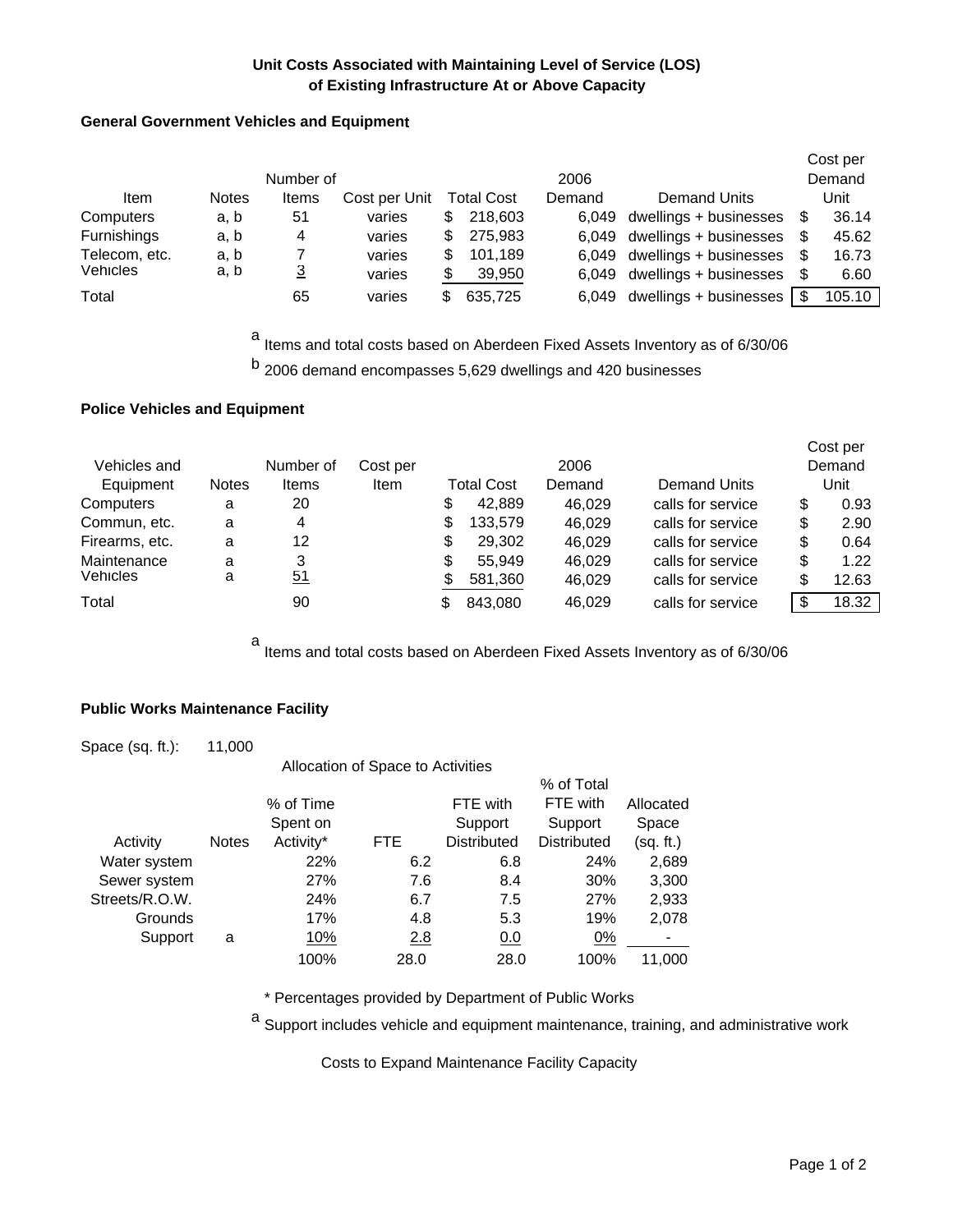# **Unit Costs Associated with Maintaining Level of Service (LOS) of Existing Infrastructure At or Above Capacity**

|                |              | Space (sq. |    |             | 2006                         |                        | Space (sq.<br>ft.) per            | Cost per<br>Demand |
|----------------|--------------|------------|----|-------------|------------------------------|------------------------|-----------------------------------|--------------------|
| Activity       | <b>Notes</b> | ft.)       |    | Cost*       | Demand                       | Demand Units           | Demand Unit                       | Unit               |
| Water system   | a            | 2,689      | \$ | 264.571     |                              |                        |                                   |                    |
| Sewer system   | a            | 3.300      | \$ | 324.700     |                              |                        |                                   |                    |
| Streets/R.O.W. |              | 2.933      | S  | 288.622     | 54.59                        | street miles           |                                   | 53.73 \$5,287.09   |
| Grounds        |              | 2.078      | S  | 204.441     | 6.049                        | dwellings + businesses |                                   | 33.80              |
| Total          |              | 11.000     |    | \$1,082,334 |                              |                        |                                   |                    |
|                |              |            |    |             | *Cost per square foot $=$ \$ | 98.39                  | based on Means construction costs |                    |

a Water and sewer costs are covered by enterprise funds

## **Public Works Vehicles and Equipment**

|             |       |        |          |     |                   |        |              | Cost per |
|-------------|-------|--------|----------|-----|-------------------|--------|--------------|----------|
|             |       |        | Cost per |     |                   | 2006   |              | Demand   |
| Item        | Notes | Number | Item     |     | <b>Total Cost</b> | Demand | Demand Units | Unit     |
| Trash truck |       |        | 102.384  | - S | 307.152           | 4.200  | dwellings    | 73.13    |

<sup>a</sup> Items and total cost based on Aberdeen Fixed Assets Inventory as of 6/30/06

|                 |              |         |          |    |                   |        |                        |   | Cost per |
|-----------------|--------------|---------|----------|----|-------------------|--------|------------------------|---|----------|
|                 |              |         | Cost per |    |                   | 2006   |                        |   | Demand   |
| Item            | <b>Notes</b> | Number  | Item     |    | <b>Total Cost</b> | Demand | <b>Demand Units</b>    |   | Unit     |
| Computers       | а            | 3       | varies   | \$ | 6.251             | 6.049  | dwellings + businesses | S | 1.03     |
| Land improvemt  | a            |         | 30,000   | S  | 30,000            | 6.049  | dwellings + businesses | S | 4.96     |
| Equipment       | a            | 16      | varies   | S  | 112.764           | 6.049  | dwellings + businesses | S | 18.64    |
| Machinery       | a            | unknown | varies   |    | \$2,213,317       | 6.049  | dwellings + businesses | S | 365.90   |
| Vehicles        | a            |         | varies   | \$ | 271,816           | 6.049  | dwellings + businesses | S | 44.94    |
| All Other items |              |         |          |    | \$2,634,148       | 6.049  | dwellings + businesses |   | 435.47   |

a Items and total costs based on Aberdeen Fixed Assets Inventory as of 6/30/06

## **Parks and Recreation**

|               |              |       | Cost per |     |            | 2006   | Demand       |      | Cost per    |
|---------------|--------------|-------|----------|-----|------------|--------|--------------|------|-------------|
| Item          | <b>Notes</b> | Items | Item     |     | Total Cost | Demand | Units        |      | Demand Unit |
| Parks (acres) | a. b         | 21.00 | 31.737   | -SS | 666.469    | 14.130 | residents \$ |      | 47.17       |
| Rec equipment | C.           |       | varies   | \$. | 229.182    | 14.130 | residents    | - \$ | 16.22       |
|               |              |       |          |     | 895,651    | 14.130 | residents    | - \$ | 63.39       |

a Park acreage based on 2002 *Comprehensive Plan*

b Total cost based on Aberdeen Fixed Assets Inventory as of 6/30/06

c Items and total cost based on Aberdeen Fixed Assets Inventory as of 6/30/06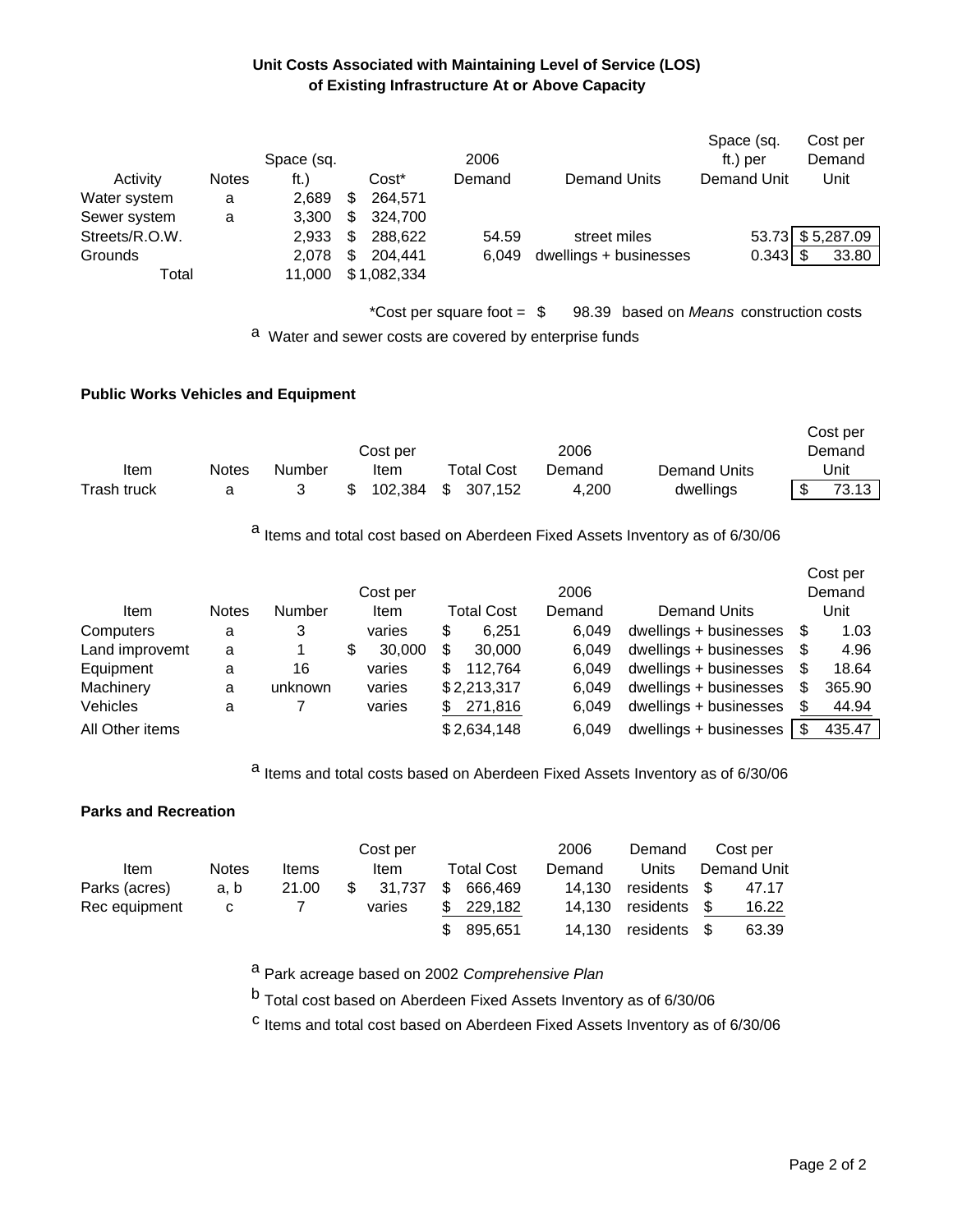| <b>Contribution to General Fund Revenue:</b> |     | <b>Discount Rate:</b>       | 5%  |
|----------------------------------------------|-----|-----------------------------|-----|
| Residential:                                 | 70% | <b>Capitalization Rate"</b> | 10% |
| Commercial:                                  | 30% |                             |     |

## **General Government**

| <b>CDA 2000 Series A Municipal Center</b> |  |
|-------------------------------------------|--|
| Fiscal                                    |  |

| Year<br><b>Principal Payment</b><br>2008<br>74,500.00<br>\$<br>\$<br>2009<br>78,900.00<br>\$<br>2010<br>84,200.00<br>\$\$\$\$\$\$\$\$\$\$\$\$\$\$\$\$\$\$\$<br>2011<br>84,400.00<br>84,400.00<br>2012<br>2013<br>89,300.00<br>2014<br>94,300.00<br>2015<br>99,300.00<br>104,200.00<br>2016<br>2017<br>114,200.00<br>2018<br>119,100.00<br>2019<br>127,900.00<br>134,000.00<br>2020<br>2021<br>145,000.00<br>150,000.00<br>2022<br>2023<br>160,000.00<br>175,000.00<br>2024<br>184,800.00<br>2025<br>2026<br>195,000.00<br>2027<br>210,000.00<br>2028<br>220,000.00<br>\$<br>2029<br>235,000.00<br>\$<br>2030<br>250,000.00<br>\$<br>Total:<br>3,213,500.00<br>Present Value:<br>\$1,669,712.45<br><b>General Government portion</b><br>\$935,038.97<br>56%*<br>Residential portion<br>\$654,527.28<br>70%<br>Residential demand capacity<br>7,318<br>dwellings<br>Credit per residential demand unit<br>\$89.44<br>\$280,511.69<br>Commercial portion<br>30%<br>Commercial demand capacity<br>businesses<br>546 | Fiscal                               |        |  |
|-----------------------------------------------------------------------------------------------------------------------------------------------------------------------------------------------------------------------------------------------------------------------------------------------------------------------------------------------------------------------------------------------------------------------------------------------------------------------------------------------------------------------------------------------------------------------------------------------------------------------------------------------------------------------------------------------------------------------------------------------------------------------------------------------------------------------------------------------------------------------------------------------------------------------------------------------------------------------------------------------------------------|--------------------------------------|--------|--|
|                                                                                                                                                                                                                                                                                                                                                                                                                                                                                                                                                                                                                                                                                                                                                                                                                                                                                                                                                                                                                 |                                      |        |  |
|                                                                                                                                                                                                                                                                                                                                                                                                                                                                                                                                                                                                                                                                                                                                                                                                                                                                                                                                                                                                                 |                                      |        |  |
|                                                                                                                                                                                                                                                                                                                                                                                                                                                                                                                                                                                                                                                                                                                                                                                                                                                                                                                                                                                                                 |                                      |        |  |
|                                                                                                                                                                                                                                                                                                                                                                                                                                                                                                                                                                                                                                                                                                                                                                                                                                                                                                                                                                                                                 |                                      |        |  |
|                                                                                                                                                                                                                                                                                                                                                                                                                                                                                                                                                                                                                                                                                                                                                                                                                                                                                                                                                                                                                 |                                      |        |  |
|                                                                                                                                                                                                                                                                                                                                                                                                                                                                                                                                                                                                                                                                                                                                                                                                                                                                                                                                                                                                                 |                                      |        |  |
|                                                                                                                                                                                                                                                                                                                                                                                                                                                                                                                                                                                                                                                                                                                                                                                                                                                                                                                                                                                                                 |                                      |        |  |
|                                                                                                                                                                                                                                                                                                                                                                                                                                                                                                                                                                                                                                                                                                                                                                                                                                                                                                                                                                                                                 |                                      |        |  |
|                                                                                                                                                                                                                                                                                                                                                                                                                                                                                                                                                                                                                                                                                                                                                                                                                                                                                                                                                                                                                 |                                      |        |  |
|                                                                                                                                                                                                                                                                                                                                                                                                                                                                                                                                                                                                                                                                                                                                                                                                                                                                                                                                                                                                                 |                                      |        |  |
|                                                                                                                                                                                                                                                                                                                                                                                                                                                                                                                                                                                                                                                                                                                                                                                                                                                                                                                                                                                                                 |                                      |        |  |
|                                                                                                                                                                                                                                                                                                                                                                                                                                                                                                                                                                                                                                                                                                                                                                                                                                                                                                                                                                                                                 |                                      |        |  |
|                                                                                                                                                                                                                                                                                                                                                                                                                                                                                                                                                                                                                                                                                                                                                                                                                                                                                                                                                                                                                 |                                      |        |  |
|                                                                                                                                                                                                                                                                                                                                                                                                                                                                                                                                                                                                                                                                                                                                                                                                                                                                                                                                                                                                                 |                                      |        |  |
|                                                                                                                                                                                                                                                                                                                                                                                                                                                                                                                                                                                                                                                                                                                                                                                                                                                                                                                                                                                                                 |                                      |        |  |
|                                                                                                                                                                                                                                                                                                                                                                                                                                                                                                                                                                                                                                                                                                                                                                                                                                                                                                                                                                                                                 |                                      |        |  |
|                                                                                                                                                                                                                                                                                                                                                                                                                                                                                                                                                                                                                                                                                                                                                                                                                                                                                                                                                                                                                 |                                      |        |  |
|                                                                                                                                                                                                                                                                                                                                                                                                                                                                                                                                                                                                                                                                                                                                                                                                                                                                                                                                                                                                                 |                                      |        |  |
|                                                                                                                                                                                                                                                                                                                                                                                                                                                                                                                                                                                                                                                                                                                                                                                                                                                                                                                                                                                                                 |                                      |        |  |
|                                                                                                                                                                                                                                                                                                                                                                                                                                                                                                                                                                                                                                                                                                                                                                                                                                                                                                                                                                                                                 |                                      |        |  |
|                                                                                                                                                                                                                                                                                                                                                                                                                                                                                                                                                                                                                                                                                                                                                                                                                                                                                                                                                                                                                 |                                      |        |  |
|                                                                                                                                                                                                                                                                                                                                                                                                                                                                                                                                                                                                                                                                                                                                                                                                                                                                                                                                                                                                                 |                                      |        |  |
|                                                                                                                                                                                                                                                                                                                                                                                                                                                                                                                                                                                                                                                                                                                                                                                                                                                                                                                                                                                                                 |                                      |        |  |
|                                                                                                                                                                                                                                                                                                                                                                                                                                                                                                                                                                                                                                                                                                                                                                                                                                                                                                                                                                                                                 |                                      |        |  |
|                                                                                                                                                                                                                                                                                                                                                                                                                                                                                                                                                                                                                                                                                                                                                                                                                                                                                                                                                                                                                 |                                      |        |  |
|                                                                                                                                                                                                                                                                                                                                                                                                                                                                                                                                                                                                                                                                                                                                                                                                                                                                                                                                                                                                                 |                                      |        |  |
|                                                                                                                                                                                                                                                                                                                                                                                                                                                                                                                                                                                                                                                                                                                                                                                                                                                                                                                                                                                                                 |                                      |        |  |
|                                                                                                                                                                                                                                                                                                                                                                                                                                                                                                                                                                                                                                                                                                                                                                                                                                                                                                                                                                                                                 |                                      |        |  |
|                                                                                                                                                                                                                                                                                                                                                                                                                                                                                                                                                                                                                                                                                                                                                                                                                                                                                                                                                                                                                 |                                      |        |  |
|                                                                                                                                                                                                                                                                                                                                                                                                                                                                                                                                                                                                                                                                                                                                                                                                                                                                                                                                                                                                                 |                                      |        |  |
|                                                                                                                                                                                                                                                                                                                                                                                                                                                                                                                                                                                                                                                                                                                                                                                                                                                                                                                                                                                                                 |                                      |        |  |
|                                                                                                                                                                                                                                                                                                                                                                                                                                                                                                                                                                                                                                                                                                                                                                                                                                                                                                                                                                                                                 |                                      |        |  |
|                                                                                                                                                                                                                                                                                                                                                                                                                                                                                                                                                                                                                                                                                                                                                                                                                                                                                                                                                                                                                 |                                      |        |  |
|                                                                                                                                                                                                                                                                                                                                                                                                                                                                                                                                                                                                                                                                                                                                                                                                                                                                                                                                                                                                                 | Credit per commercial demand unit \$ | 513.76 |  |

\*Based on Fixed Assets Inventory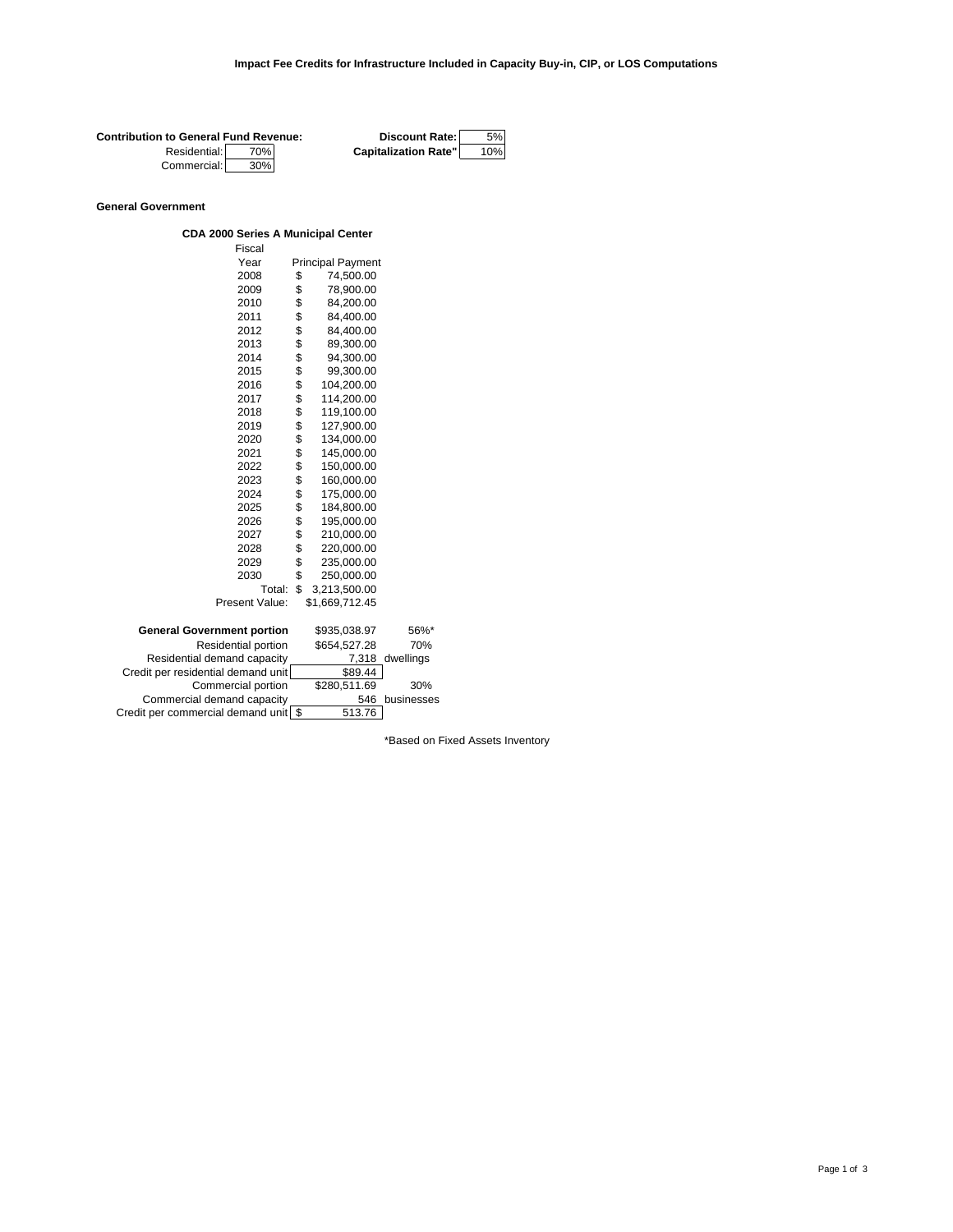### **Sun Trust General Funds Capital Projects**

|                                      | Principal        |            |
|--------------------------------------|------------------|------------|
| FY                                   | <b>Payment</b>   |            |
| 2008                                 | \$<br>50,000.00  |            |
| 2009                                 | \$<br>50,000.00  |            |
| 2010                                 | \$<br>50,000.00  |            |
| 2011                                 | \$<br>50,000.00  |            |
| 2012                                 | \$<br>50,000.00  |            |
| 2013                                 | \$<br>50,000.00  |            |
| 2014                                 | \$<br>50,000.00  |            |
| 2015                                 | \$<br>50,000.00  |            |
| 2016                                 | \$<br>50,000.00  |            |
| 2017                                 | \$<br>50,000.00  |            |
| 2018                                 | \$<br>50,000.00  |            |
| 2019                                 | \$<br>50,000.00  |            |
| 2020                                 | \$<br>50,000.00  |            |
| 2021                                 | \$<br>50,000.00  |            |
| 2022                                 | \$<br>50,000.00  |            |
| 2023                                 | \$<br>50,000.00  |            |
| 2024                                 | \$<br>50,000.00  |            |
| Total:                               | \$<br>850,000.00 |            |
| Present Value:                       | \$563,703.31     |            |
| Residential portion                  | \$394,592.32     | 70%        |
| Residential demand capacity          | 7,318            | dwellings  |
| Credit per residential demand unit   | \$53.92          |            |
| Commercial portion                   | \$169,110.99     | 30%        |
| Commercial demand capacity           | 546              | businesses |
| Credit per commercial demand unit \$ | 309.73           |            |
|                                      |                  |            |

**Police**

# **CDA 2000 Series A Municipal Center Principal**

| FY                                 |      | <b>Payment</b> |                          |
|------------------------------------|------|----------------|--------------------------|
| 2008                               | \$   | 74,500.00      |                          |
| 2009                               | \$   | 78,900.00      |                          |
| 2010                               | \$   | 84,200.00      |                          |
| 2011                               |      | 84,400.00      |                          |
| 2012                               | \$\$ | 84,400.00      |                          |
| 2013                               |      | 89,300.00      |                          |
| 2014                               | \$\$ | 94,300.00      |                          |
| 2015                               |      | 99,300.00      |                          |
| 2016                               |      | 104,200.00     |                          |
| 2017                               | \$   | 114,200.00     |                          |
| 2018                               | \$   | 119,100.00     |                          |
| 2019                               | \$   | 127,900.00     |                          |
| 2020                               | \$   | 134,000.00     |                          |
| 2021                               | \$   | 145,000.00     |                          |
| 2022                               | \$\$ | 150,000.00     |                          |
| 2023                               |      | 160,000.00     |                          |
| 2024                               |      | 175,000.00     |                          |
| 2025                               | \$   | 184,800.00     |                          |
| 2026                               | \$   | 195,000.00     |                          |
| 2027                               | \$   | 210,000.00     |                          |
| 2028                               | \$   | 220,000.00     |                          |
| 2029                               | \$   | 235,000.00     |                          |
| 2030                               | \$   | 250,000.00     |                          |
| Total:                             | \$   | 3,213,500.00   |                          |
| Present Value:                     |      | \$1,669,712.45 |                          |
|                                    |      |                |                          |
| <b>Police portion</b>              |      | \$734,673.48   | 44%*                     |
| Residential portion                |      | \$514,271.44   | 70%                      |
| Residential demand capacity        |      |                | 15,274 calls for service |
| Credit per residential demand unit |      | \$33.67        |                          |
| Commercial portion                 |      | \$220,402.04   | 30%                      |
| Commercial demand capacity         |      | 44,564         | calls for service        |

Credit per commercial demand unit | \$ 4.95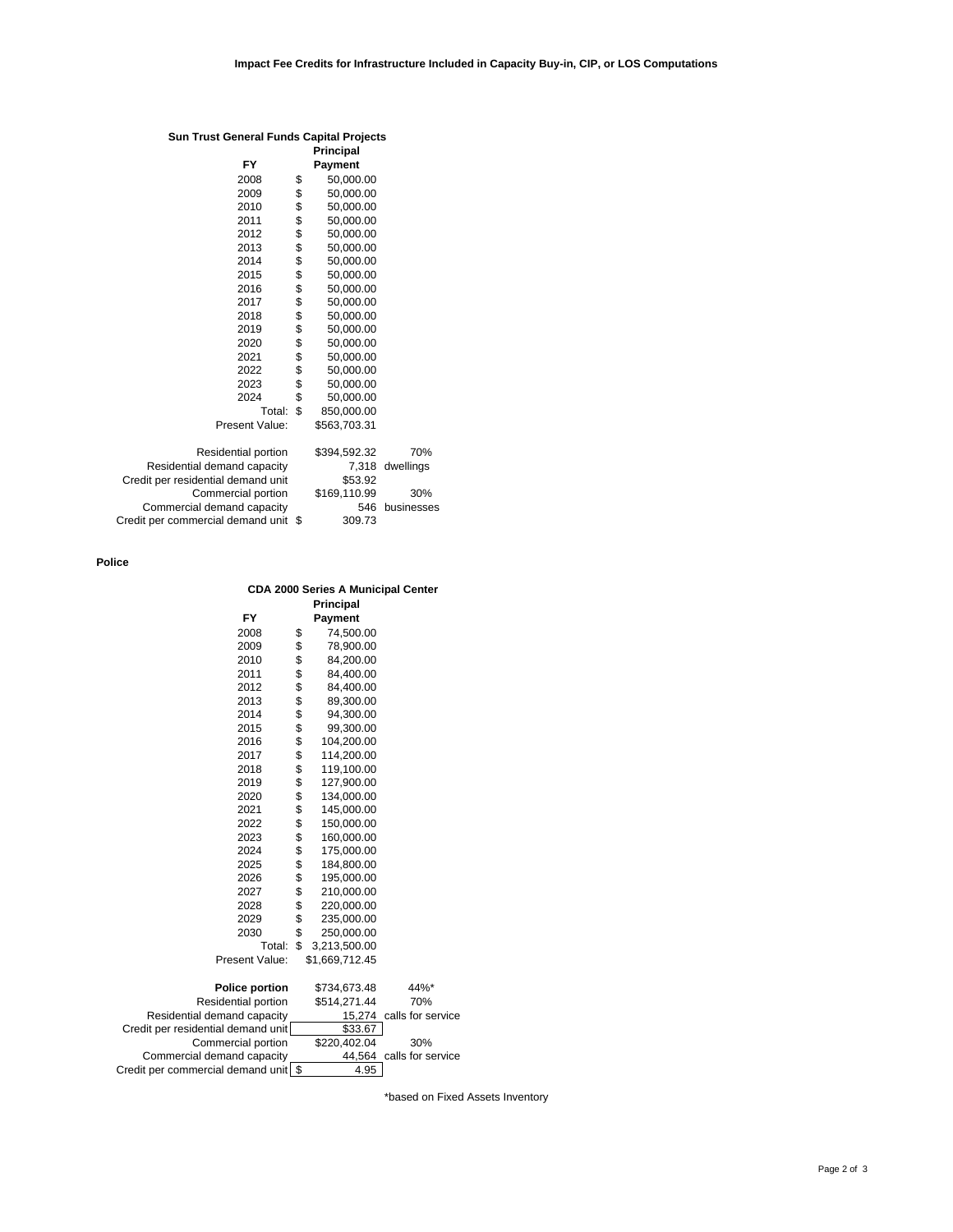## **Public Works**

| CDA 2002 Series B - Maintenance Shop |                  |     |                                    | CDA 2004 Series B - Shop        |    |              |       |  |  |
|--------------------------------------|------------------|-----|------------------------------------|---------------------------------|----|--------------|-------|--|--|
|                                      | <b>Principal</b> |     |                                    |                                 |    | Principal    |       |  |  |
| <b>FY</b>                            | Payment          |     |                                    | <b>FY</b>                       |    | Payment      |       |  |  |
| 2008                                 | \$<br>85,000.00  |     |                                    | 2008                            | \$ | 30,000.00    |       |  |  |
| 2009                                 | \$<br>88,100.00  |     |                                    | 2009                            | \$ | 29,300.00    |       |  |  |
| 2010                                 | \$<br>92,300.00  |     |                                    | 2010                            | \$ | 30,000.00    |       |  |  |
| 2011                                 | \$<br>97,200.00  |     |                                    | 2011                            | \$ | 30,000.00    |       |  |  |
| 2012                                 | \$<br>99,900.00  |     |                                    | 2012                            | \$ | 30,000.00    |       |  |  |
| 2013                                 | \$<br>107,400.00 |     |                                    | 2013                            | \$ | 30,000.00    |       |  |  |
| 2014                                 | \$               |     |                                    | 2014                            | \$ | 35,000.00    |       |  |  |
| 2015                                 | \$               |     |                                    | 2015                            | \$ | 35,000.00    |       |  |  |
| 2016                                 | \$               |     |                                    | 2016                            | \$ | 40,000.00    |       |  |  |
| 2017                                 | \$               |     |                                    | 2017                            | \$ | 40,000.00    |       |  |  |
| 2018                                 | \$               |     |                                    | 2018                            | \$ | 40,000.00    |       |  |  |
| 2019                                 | \$               |     |                                    | 2019                            | \$ | 40,000.00    |       |  |  |
| 2020                                 | \$               |     |                                    | 2020                            | \$ | 45,000.00    |       |  |  |
| 2021                                 | \$               |     |                                    | 2021                            | \$ | 45,000.00    |       |  |  |
| 2022                                 | \$               |     |                                    | 2022                            | \$ | 50,000.00    |       |  |  |
| Total:                               | \$<br>569,900.00 |     |                                    | Total: \$                       |    | 549,300.00   |       |  |  |
| Present Value:                       | \$478,978.37     |     |                                    | Present Value:                  |    | \$366,843.99 |       |  |  |
| Allocation by function:              |                  |     |                                    | Allocation by function:         |    |              |       |  |  |
| Water system*                        | \$117,083.60     | 24% |                                    | Water system*                   |    | \$89,672.98  | 24%   |  |  |
| Sewer system*                        | \$143,693.51     | 30% |                                    | Sewer system*                   |    | \$110,053.20 | 30%   |  |  |
| Streets/R.O.W.                       | \$127,727.56     | 27% |                                    | Streets/R.O.W.                  |    | \$97,825.07  | 27%   |  |  |
| Grounds                              | \$90,473.69      | 19% |                                    | Grounds                         |    | \$69,292.75  | 19%   |  |  |
| *covered by Enterprise Funds         |                  |     |                                    | *covered by Enterprise Funds    |    |              |       |  |  |
| Streets/R.O.W. demand capacity       | 54.59 miles      |     | Streets/R.O.W. demand capacity     |                                 |    | 54.59        | miles |  |  |
| Streets/R.O.W. payment per unit      | \$2,339.76       |     |                                    | Streets/R.O.W. payment per unit |    | \$1,792.00   |       |  |  |
| Credit per residential demand unit   | \$1,637.83       | 70% | Credit per residential demand unit |                                 |    | \$1,254.40   | 70%   |  |  |
| Credit per commercial demand unit    | \$701.93         | 30% | Credit per commercial demand unit  |                                 |    | \$537.60     | 30%   |  |  |
|                                      |                  |     |                                    |                                 |    |              |       |  |  |

| Grounds residential portion          | \$63.331.58 | 70%             | Grounds residential portion            | \$48,504.93 |
|--------------------------------------|-------------|-----------------|----------------------------------------|-------------|
| Residential demand capacity          |             | 6,049 dwellings | Residential demand capacity            | 6.049       |
| Credit per residential demand unit   | \$10.47     |                 | Credit per residential demand unit     | \$8.02      |
| Grounds commercial portion           | \$27.142.11 | 30%             | Grounds commercial portion             | \$20,787.83 |
| Commercial demand capacity           |             | 420 businesses  | Commercial demand capacity             | 420         |
| Credit per commercial demand unit \$ | 64.62       |                 | Credit per commercial demand unit   \$ | 49.49       |

#### **Harford Bank - Trash Trucks**

|                                    |    | <b>Principal</b> |                 |
|------------------------------------|----|------------------|-----------------|
| FY                                 |    | Payment          |                 |
| 2008                               | \$ | 63,600.74        |                 |
| 2009                               | \$ | 32,364.06        |                 |
| Total: \$                          |    | 95,964.80        |                 |
| Present Value:                     |    | \$89,927.29      |                 |
| Residential portion                |    | \$62,949.10      | 70%             |
| Residential demand capacity        |    |                  | 5,629 dwellings |
| Credit per residential demand unit |    | \$11.18          |                 |
| Commercial portion                 |    | \$26,978.19      | 30%             |
| Commercial demand capacity         |    |                  | businesses*     |
| Credit per commercial demand unit  | S  |                  |                 |

| 02 Series B - Maintenance Shop |                |                  |     |                                    | CDA 2004 Series B - Shop     |                  |              |     |  |  |  |  |
|--------------------------------|----------------|------------------|-----|------------------------------------|------------------------------|------------------|--------------|-----|--|--|--|--|
|                                |                | <b>Principal</b> |     | <b>FY</b>                          |                              | <b>Principal</b> |              |     |  |  |  |  |
| <b>FY</b>                      |                | Payment          |     |                                    |                              |                  | Payment      |     |  |  |  |  |
| 2008                           | \$             | 85,000.00        |     |                                    | 2008                         | \$               | 30,000.00    |     |  |  |  |  |
| 2009                           | \$             | 88,100.00        |     |                                    | 2009                         | \$               | 29,300.00    |     |  |  |  |  |
| 2010                           | \$             | 92,300.00        |     |                                    | 2010                         | \$               | 30,000.00    |     |  |  |  |  |
| 2011                           | \$             | 97,200.00        |     |                                    | 2011                         | \$               | 30,000.00    |     |  |  |  |  |
| 2012                           | \$             | 99,900.00        |     |                                    | 2012                         | \$               | 30,000.00    |     |  |  |  |  |
| 2013                           | \$\$           | 107,400.00       |     |                                    | 2013                         | \$               | 30,000.00    |     |  |  |  |  |
| 2014                           |                |                  |     |                                    | 2014                         | \$               | 35,000.00    |     |  |  |  |  |
| 2015                           |                |                  |     |                                    | 2015                         | \$               | 35,000.00    |     |  |  |  |  |
| 2016                           | \$             |                  |     |                                    | 2016                         | \$               | 40,000.00    |     |  |  |  |  |
| 2017                           |                |                  |     |                                    | 2017                         | \$               | 40,000.00    |     |  |  |  |  |
| 2018                           | \$             |                  |     |                                    | 2018                         | \$               | 40.000.00    |     |  |  |  |  |
| 2019                           |                |                  |     |                                    | 2019                         | \$               | 40,000.00    |     |  |  |  |  |
| 2020                           | \$             |                  |     |                                    | 2020                         | \$               | 45,000.00    |     |  |  |  |  |
| 2021                           | \$             |                  |     |                                    | 2021                         | \$               | 45,000.00    |     |  |  |  |  |
| 2022                           | \$             |                  |     |                                    | 2022                         | \$               | 50,000.00    |     |  |  |  |  |
| Total:                         | $\mathfrak{L}$ | 569,900.00       |     |                                    | Total:                       | $\mathfrak{L}$   | 549,300.00   |     |  |  |  |  |
| Present Value:                 |                | \$478,978.37     |     |                                    | Present Value:               |                  | \$366,843.99 |     |  |  |  |  |
| ion by function:               |                |                  |     |                                    | Allocation by function:      |                  |              |     |  |  |  |  |
| Water system*                  |                | \$117,083.60     | 24% |                                    | Water system*                |                  | \$89,672.98  | 24% |  |  |  |  |
| Sewer system*                  |                | \$143,693.51     | 30% |                                    | Sewer system*                |                  | \$110,053.20 | 30% |  |  |  |  |
| Streets/R.O.W.                 |                | \$127,727.56     | 27% |                                    | Streets/R.O.W.               |                  | \$97,825.07  | 27% |  |  |  |  |
| Grounds                        |                | \$90,473.69      | 19% |                                    | Grounds                      |                  | \$69,292.75  | 19% |  |  |  |  |
| nterprise Funds                |                |                  |     |                                    | *covered by Enterprise Funds |                  |              |     |  |  |  |  |
| emand capacity                 |                | 54.59 miles      |     | Streets/R.O.W. demand capacity     |                              |                  | 54.59 miles  |     |  |  |  |  |
| ayment per unit                |                | \$2,339.76       |     | Streets/R.O.W. payment per unit    |                              |                  | \$1,792.00   |     |  |  |  |  |
| ial demand unit                |                | \$1,637.83       | 70% | Credit per residential demand unit |                              |                  | \$1,254.40   | 70% |  |  |  |  |
| ial demand unit                |                | \$701.93         | 30% | Credit per commercial demand unit  |                              |                  | \$537.60     | 30% |  |  |  |  |
|                                |                |                  |     |                                    |                              |                  |              |     |  |  |  |  |
|                                |                |                  |     |                                    |                              |                  |              |     |  |  |  |  |

| Grounds residential portion     | \$63.331.58 | 70%             | Grounds residential portion         | \$48,504.93 | 70%             |
|---------------------------------|-------------|-----------------|-------------------------------------|-------------|-----------------|
| Residential demand capacity     |             | 6,049 dwellings | Residential demand capacity         |             | 6,049 dwellings |
| dit per residential demand unit | \$10.47     |                 | Credit per residential demand unit  | \$8.02      |                 |
| Grounds commercial portion      | \$27.142.11 | 30%             | Grounds commercial portion          | \$20.787.83 | 30%             |
| Commercial demand capacity      |             | 420 businesses  | Commercial demand capacity          |             | 420 businesses  |
| t per commercial demand unit SS | 64.62 l     |                 | Credit per commercial demand unit S | 49.49       |                 |

\* Trash trucks serve only residences; businesses are not charged an impact fee for trash trucks and, therefore, do not receive a credit for future principal payments.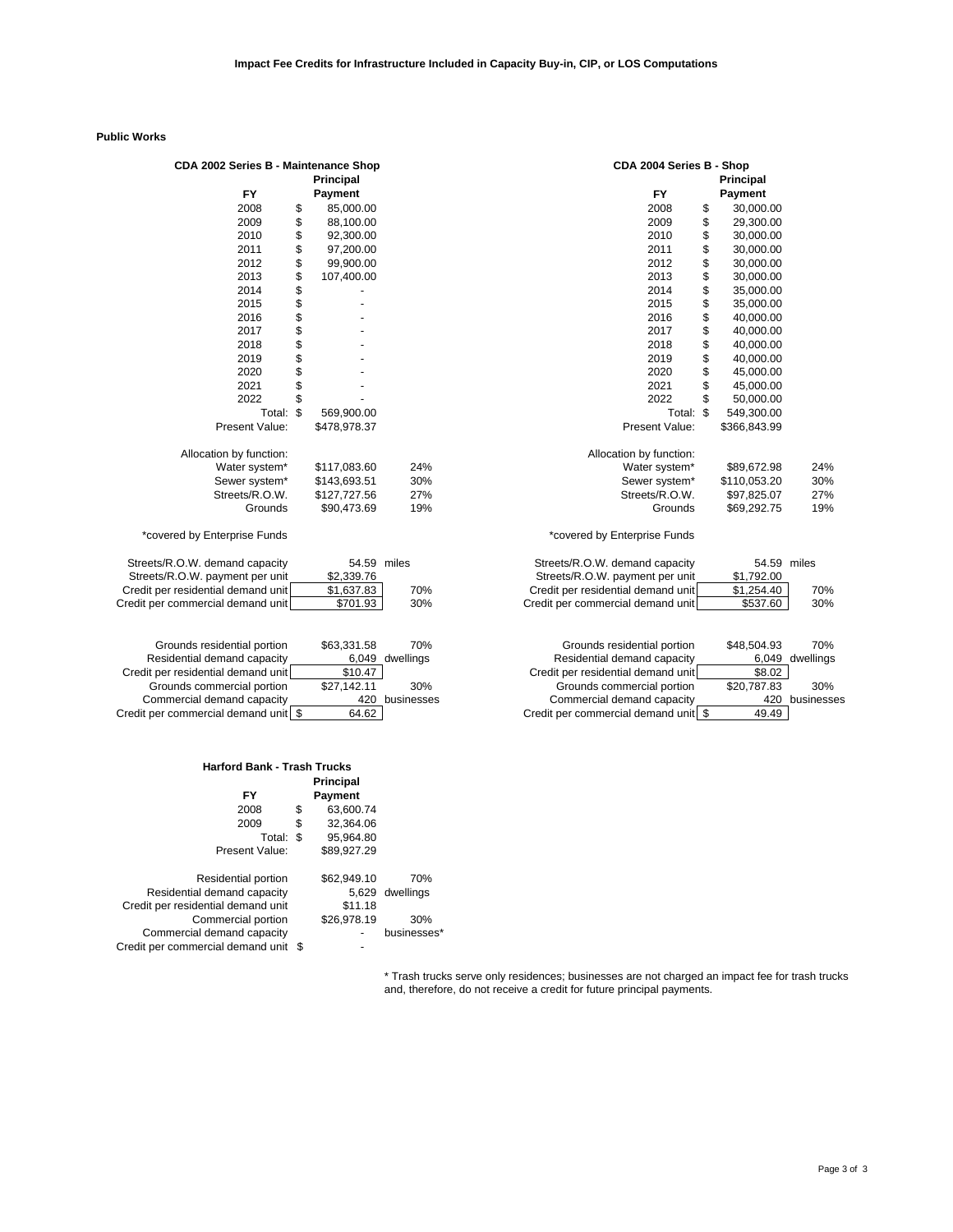|                                                                   |                   |               |    |                                   |    |                                    |    |             | Net Cost per Unit by Type of Demand Unit |                                   |    |       |    |                     |              |             |                   |                |            |               |     |            |    |               |
|-------------------------------------------------------------------|-------------------|---------------|----|-----------------------------------|----|------------------------------------|----|-------------|------------------------------------------|-----------------------------------|----|-------|----|---------------------|--------------|-------------|-------------------|----------------|------------|---------------|-----|------------|----|---------------|
|                                                                   |                   |               |    | <b>Credits per Demand</b><br>Unit |    | <b>Net Cost per Demand</b><br>Unit |    |             | <b>Residential</b>                       |                                   |    |       |    |                     |              |             | <b>Commercial</b> |                |            |               |     |            |    |               |
|                                                                   |                   | Cost per      |    |                                   |    |                                    |    |             |                                          |                                   |    |       |    |                     |              |             |                   |                |            |               |     |            |    |               |
|                                                                   |                   | <b>Demand</b> |    | Resi-                             |    | Commer-                            |    | Resi-       |                                          | Commer-                           |    |       |    |                     |              |             |                   | <b>Street</b>  |            |               |     |            |    | <b>Street</b> |
| <b>Facility/Equipment</b> Demand Units<br><b>Capacity Buy-in:</b> |                   | Unit          |    | dential                           |    | cial                               |    | dential     |                                          | cial                              |    |       |    | residents dwellings |              | <b>CFS</b>  |                   | <b>Miles</b>   |            | businesses    |     | <b>CFS</b> |    | <b>Miles</b>  |
| General                                                           |                   |               |    |                                   |    |                                    |    |             |                                          |                                   |    |       |    |                     |              |             |                   |                |            |               |     |            |    |               |
| Government - City                                                 | dwellings +       |               |    |                                   |    |                                    |    |             |                                          |                                   |    |       |    |                     |              |             |                   |                |            |               |     |            |    |               |
| Hall                                                              | businesses        | \$ 260.99     | \$ | 89.44                             | \$ | 513.76                             |    |             |                                          | $$171.55 \quad $(252.77)$ \       |    |       | \$ | 171.55              | - \$         |             | \$                |                | \$         | $(252.77)$ \$ |     |            |    |               |
| General                                                           |                   |               |    |                                   |    |                                    |    |             |                                          |                                   |    |       |    |                     |              |             |                   |                |            |               |     |            |    |               |
| Government -                                                      | dwellings +       |               |    |                                   |    |                                    |    |             |                                          |                                   |    |       |    |                     |              |             |                   |                |            |               |     |            |    |               |
| <b>Other Buildings</b>                                            | businesses        | \$533.38      |    |                                   |    | \$143.36 \$ 823.48                 |    |             |                                          | $$390.02 \quad $(290.10) \quad $$ |    |       | \$ | 390.02              | - \$         |             | \$                |                | \$         | $(290.10)$ \$ |     |            |    |               |
| General                                                           |                   |               |    |                                   |    |                                    |    |             |                                          |                                   |    |       |    |                     |              |             |                   |                |            |               |     |            |    |               |
| Government -                                                      | $dwellings +$     |               |    |                                   |    |                                    |    |             |                                          |                                   |    |       |    |                     |              |             |                   |                |            |               |     |            |    |               |
| Land                                                              | businesses        | \$501.56      | \$ |                                   | \$ |                                    | \$ | 501.56      | \$                                       | 501.56                            | \$ |       | \$ | 501.56              | -\$          |             | \$                | $\overline{a}$ | \$         | 501.56        | -\$ |            |    |               |
|                                                                   |                   |               |    |                                   |    |                                    |    |             |                                          |                                   |    |       |    |                     |              |             |                   |                |            |               |     |            |    |               |
| Police - City Hall                                                | calls for service | \$<br>32.85   | \$ | 33.67                             | \$ | 4.95                               | \$ | $(0.82)$ \$ |                                          | 27.90                             | \$ |       |    |                     | \$           | $(0.82)$ \$ |                   |                | \$         |               | \$  | 27.90      | \$ |               |
| Police Video                                                      |                   |               |    |                                   |    |                                    |    |             |                                          |                                   |    |       |    |                     |              |             |                   |                |            |               |     |            |    |               |
| Surveillance                                                      | dwellings +       |               |    |                                   |    |                                    |    |             |                                          |                                   |    |       |    |                     |              |             |                   |                |            |               |     |            |    |               |
| System<br>5-Year CIP:                                             | businesses        | \$<br>16.47   | \$ |                                   | \$ |                                    | \$ | 16.47       | \$                                       | 16.47                             | \$ |       |    | 16.47               | -\$          |             | \$                |                | \$         | 16.47         | -\$ |            |    |               |
| <b>Public Works</b>                                               |                   |               |    |                                   |    |                                    |    |             |                                          |                                   |    |       |    |                     |              |             |                   |                |            |               |     |            |    |               |
| Vehicles &                                                        |                   |               |    |                                   |    |                                    |    |             |                                          |                                   |    |       |    |                     |              |             |                   |                |            |               |     |            |    |               |
| Equipment                                                         |                   |               |    |                                   |    |                                    |    |             |                                          |                                   |    |       |    |                     |              |             |                   |                |            |               |     |            |    |               |
| Streets/R.O.W.                                                    | street miles      | \$<br>400.04  | \$ |                                   | \$ |                                    | \$ | 400.04      | \$                                       | 400.04                            | \$ |       |    |                     |              |             | \$                | 400.04         | \$         |               |     |            |    | 400.04        |
|                                                                   | dwellings +       |               |    |                                   |    |                                    |    |             |                                          |                                   |    |       |    |                     |              |             |                   |                |            |               |     |            |    |               |
| Grounds                                                           | businesses        | \$<br>2.56    | \$ |                                   | \$ |                                    | \$ | 2.56        | -\$                                      | 2.56                              | \$ |       |    | 2.56                | \$.          |             | \$                |                | \$         | 2.56          | -\$ |            |    |               |
| Level of Service (LOS):                                           |                   |               |    |                                   |    |                                    |    |             |                                          |                                   |    |       |    |                     |              |             |                   |                |            |               |     |            |    |               |
| <b>General Government</b><br>Vehicles and                         | dwellings +       |               |    |                                   |    |                                    |    |             |                                          |                                   |    |       |    |                     |              |             |                   |                |            |               |     |            |    |               |
| Equipment                                                         | businesses        | \$105.10      | \$ |                                   | \$ |                                    | \$ | 105.10      | \$                                       | 105.10                            | \$ |       | \$ | 105.10              | - \$         |             |                   |                | \$         | 105.10        | -\$ |            |    |               |
| Police Vehicles and                                               |                   |               |    |                                   |    |                                    |    |             |                                          |                                   |    |       |    |                     |              |             |                   |                |            |               |     |            |    |               |
| Equipment                                                         | calls for service | \$<br>18.32   | \$ |                                   | \$ |                                    | \$ | 18.32 \$    |                                          | 18.32                             | \$ |       |    |                     | \$           | 18.32       |                   |                | \$         |               | \$  | 18.32 \$   |    |               |
| <b>Public Works</b>                                               |                   |               |    |                                   |    |                                    |    |             |                                          |                                   |    |       |    |                     |              |             |                   |                |            |               |     |            |    |               |
| Maintenance Facility:                                             |                   |               |    |                                   |    |                                    |    |             |                                          |                                   |    |       |    |                     |              |             |                   |                |            |               |     |            |    |               |
| Streets/R.O.W.                                                    | street miles      | \$5,287.09    |    | \$2,892.23                        |    | \$1,239.53                         |    | \$2,394.86  |                                          | \$4,047.57                        | \$ |       |    |                     |              |             |                   | \$2,394.86     | \$         |               |     |            |    | \$4,047.57    |
|                                                                   | $dwellings +$     |               |    |                                   |    |                                    |    |             |                                          |                                   |    |       |    |                     |              |             |                   |                |            |               |     |            |    |               |
| Grounds                                                           | businesses        | \$<br>33.80   |    | \$18.49                           | \$ | 114.12                             | \$ | 15.31       | \$                                       | (80.32)                           | \$ |       | \$ | 15.31               | - \$         |             |                   |                | \$         | $(80.32)$ \$  |     |            |    |               |
| <b>Public Works</b>                                               |                   |               |    |                                   |    |                                    |    |             |                                          |                                   |    |       |    |                     |              |             |                   |                |            |               |     |            |    |               |
| Vehicles and<br>Equipment:                                        |                   |               |    |                                   |    |                                    |    |             |                                          |                                   |    |       |    |                     |              |             |                   |                |            |               |     |            |    |               |
| <b>Trash trucks</b>                                               | dwellings         | \$<br>73.13   | \$ | $11.18$ \$                        |    |                                    | \$ | 61.95       |                                          | N.A.                              | \$ |       |    | 61.95               | - \$         |             |                   |                |            | N.A.          | \$  |            |    |               |
| Other vehicles &                                                  | $dwellings +$     |               |    |                                   |    |                                    |    |             |                                          |                                   |    |       |    |                     |              |             |                   |                |            |               |     |            |    |               |
| equipment                                                         | businesses        | \$<br>435.47  | \$ |                                   | \$ |                                    | \$ | 435.47      | \$                                       | 435.47                            | \$ |       | \$ | 435.47              | \$           |             | \$                | $\blacksquare$ | \$         | 435.47        | \$  |            |    |               |
| <b>Parks and recreation</b>                                       | residents         | \$<br>63.39   | \$ |                                   | \$ |                                    | \$ | 63.39       |                                          | N.A.                              | \$ | 63.39 | \$ |                     | \$           |             | \$                |                | \$         |               | \$  |            |    |               |
|                                                                   |                   |               |    |                                   |    |                                    |    |             |                                          |                                   |    |       |    |                     |              |             |                   |                |            |               |     |            |    |               |
|                                                                   |                   |               |    |                                   |    |                                    |    |             |                                          | Total Cost per Demand Unit: \$    |    | 63.39 |    | \$1,699.98          | $\mathbf{s}$ | 17.50       |                   | \$2,794.90     | $\sqrt{3}$ | 437.96        | -\$ | 46.22      |    | \$4,447.60    |